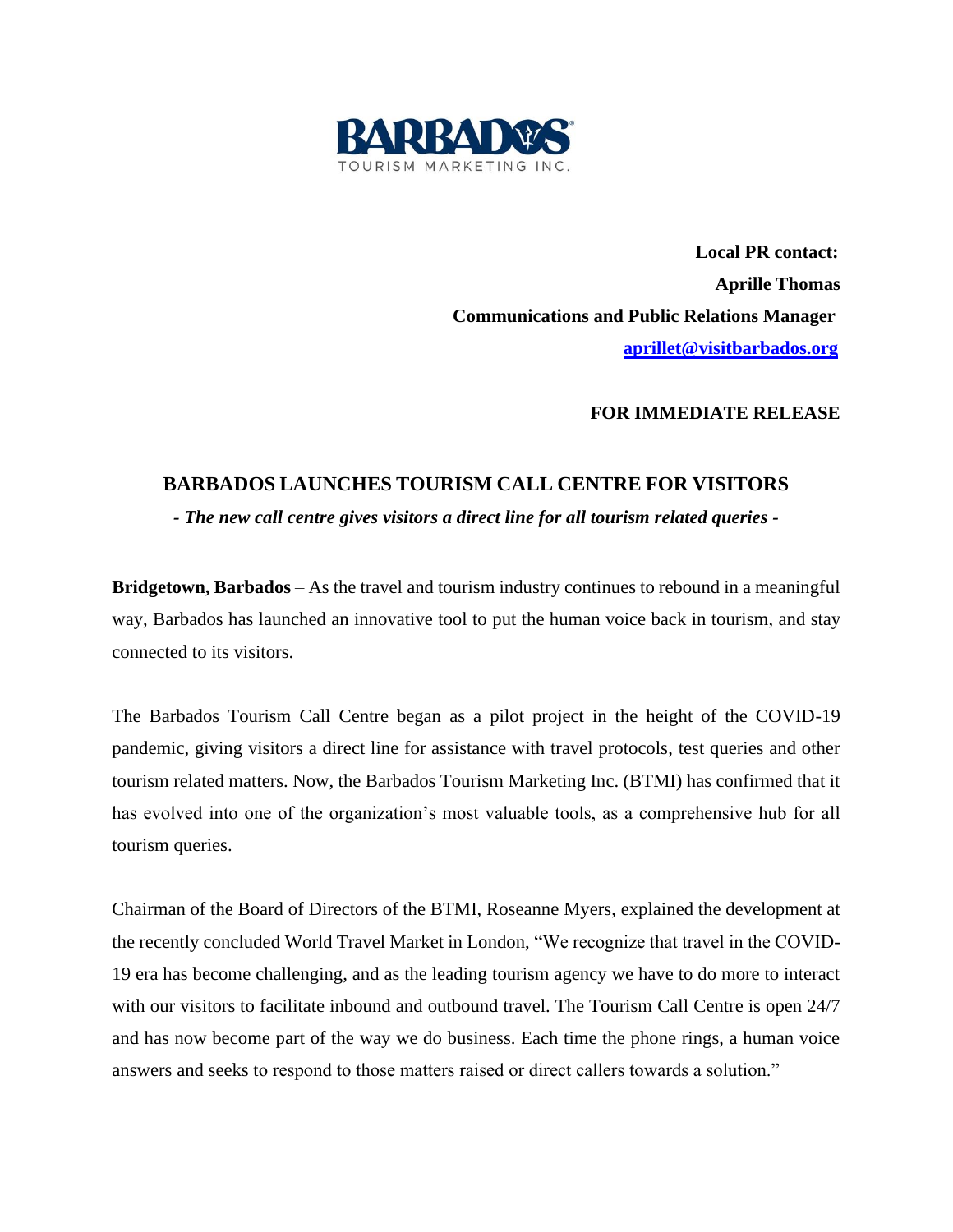By dialling a toll-free number, visitors on island or in their home markets with access to a phone can speak with one of Barbados' tourism operators, who can provide callers with the detailed information they need to enjoy a memorable holiday in Barbados. For those without access to a phone, the Barbados Tourism Call Centre can also be reached via the [www.visitbarbados.org](http://www.visitbarbados.org/) website, which now carries a webchat feature also facilitated by the tourism operators.

Since the pilot phase of the project commenced in January this year, Call Centre operators have handled more than 2,500 calls and 7,500 webchats from around the world, and currently average about 100 calls and 300 webchats a week.

"The simple act of being able to pick up the phone and get immediate answers brings comfort to travellers at a time when everything in the world feels so uncertain. We see this Call Centre as another tool in our hospitality arsenal that proves why, of all the destinations, Barbados remains known and loved for its warmth and inviting people," Myers said.

## **Barbados Tourism Call Centre**

UK - 08000163098 USA/Canada - 18334480734 Caribbean -18334480734 Columbia - 18007507007 Mexico - 018000836751 Barbados - 246-628-4150

- ENDS -

## **About Barbados**

The island of Barbados offers a unique Caribbean experience steeped in rich history and colourful culture, and rooted in remarkable landscapes. Barbados is the home of two of the three remaining Jacobean Mansions left in the Western